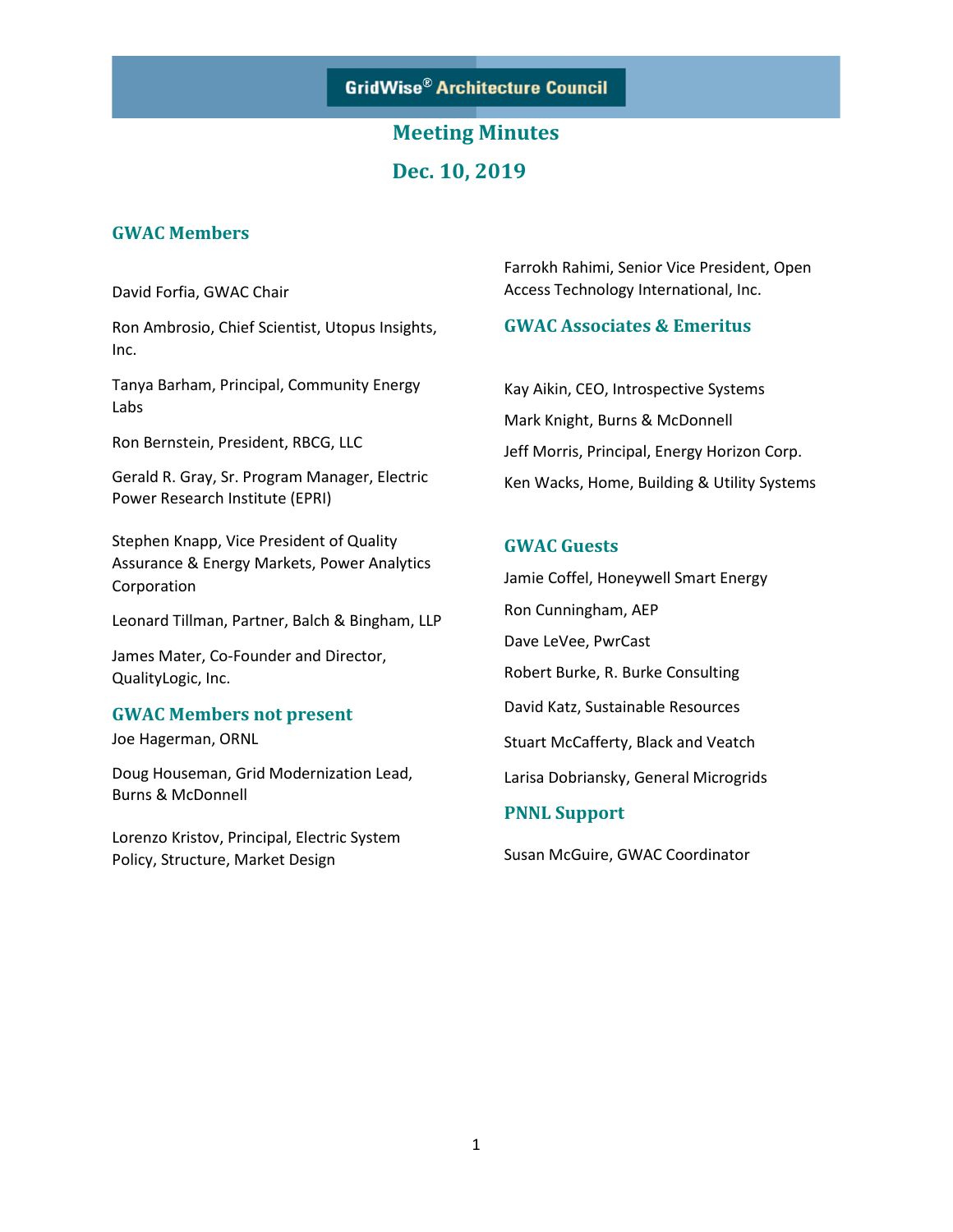**Dec. 10, 2019**

### **Administrative**

-

David Forfia called the meeting to order at 12:02pm Central Time and read the proprietary information.

Ron Bernstein noted that the GWAC seminar at AHR should be part of today's agenda.

David reminded all current GWAC members that have not yet done so to let Ron Melton know if they will be staying on with the GWAC.

Ken Wacks asked about the status of the ISO/IEC letter from Ron Melton regarding submission of the TE Framework document for consideration as an international document. Susie McGuire commented that it had not yet been approved.

#### **Review of Past Meeting Action items**

David Forfia confirmed that Alectra has agreed to speak at the March GWAC online meeting.

#### **Action: Ron Melton and Susie McGuire to add Alectra to the March 2020 GWAC meeting agenda.**

David Forfia confirmed that Tanya Barham has talked to PGE about their support for TESC20. This will be discussed later in the meeting today.

Noting that a full quorum was been reached, David asked for a nomination to approve the November meeting minutes. Ron Ambrosio gave the motion to approve the minutes and Stephen Knapp seconded the motion. Hearing no objections, David confirmed that the November meeting minutes were approved with no changes or corrections.

#### **Upcoming Meetings and Conferences**

David Forfia reviewed the list of meetings and conferences relevant to the GWAC.

David Katz asked that the CABA Smart Buildings Summit (SBS) to be held May 3 – 5, 2020 in Florida be added to the conference list.

The invite is out for the GWAC Face to Face meeting Feb. 5 and 6, 2020. It will be held in conjunction with the AHR Expo in Orlando.

**Action: Ron Melton to add CABA Smart Buildings Summit to the GWAC list of meetings and Conferences. May 3 – 5, 2020 in Florida. It is for the owners and suppliers of smart buildings. <https://www.caba.org/sbs> (according to the website this is by invitation only and travel will be covered by AGORA for those that are invited)**

#### **GWAC New Member Call update**

David Forfia reminded the group that the GWAC Call for new members is open through December 15<sup>th</sup> and asked the group to be actively recruiting new members. The goal is to have the new slate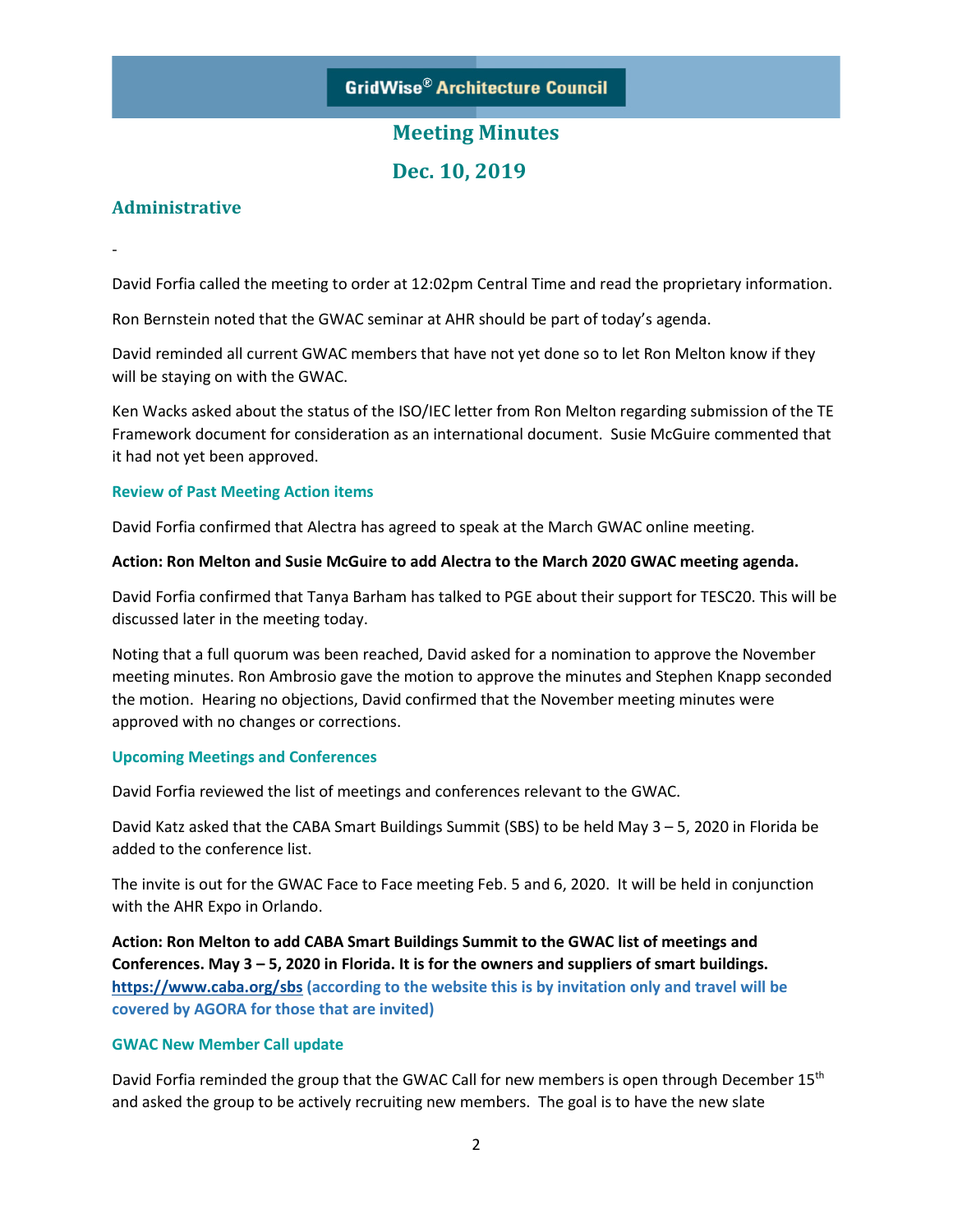### **Dec. 10, 2019**

completed and approved in time for the GWAC Face to Face meeting Feb. 5 and 6, 2020. GWAC will assign random 1- and 2-year terms due to the delay from last year. Some new applications this year as well as some refreshed from last year are coming in.

Gerald Gray introduced a colleague - Andy Bordine on the call today. Mr. Bordine was formerly at Consumers Energy. He is interested in being considered as a GWAC candidate. Andy introduced himself and reiterated his desire to be considered as a candidate noting that he has a strong telecom background as well as in rates and regulation.

David Forfia reviewed the GWAC matrix and noted that the TE Framework is now complete.

The white paper on Smart Buildings as Transactive Hubs will be discussed later today.

The TESC20 Conference will be discussed, also.

#### **GWAC Activity Matrix review**

David noted that it might be time to add the Refresh of the Decision Maker's Checklist to add to the matrix. He noted that it is not on the chart at this time but is being considered as a new action.

Otherwise the matrix looks complete.

### **Action: Ron Melton will look at removing the TE Framework from the GWAC matrix and at adding the Decision Maker's Checklist 2020 revisions to the GWAC matrix before the next meeting.**

It was noted that the two white papers are well underway.

David Forfia and Ron Melton did talk with IEEE in late November. They are working toward a date late in 2020 for the TESC conference with IEEE hosting as last year. Portland Oregon is the anticipated location and Tanya Barham is making a contact with PGE regarding a venue. The location would have economic advantages for the meeting.

David Forifa asked if there are other GWAC members and friends interested in helping. Ron Bernstein, and Jeff Morris offered to join the committee for the conference.

#### **Action: Susie to add Ron Bernstein and Jeff Morris to the TESC20 Organizing committee list (complete)**

David Forfia asked the group about a TESC20 theme. Gerald Gray proposed "Under the Sea" as a theme.

Ron Bernstein suggested that we look at the themes from previous events including the TE Systems TESC conference at MIT in 2018, and at the follow-on conference at the University of Minnesota in 2019. Themes have progressed from Framework to Theory to Practice.

### **Action: Susie McGuire compile a list of TESC themes starting from 2013 forward and see what is next in the progression. (complete and distributed)**

Stephen Knapp suggested a crossover from vision to applications. David Katz suggested the decarbonization of buildings and net 0 to include how that relates to transactions. How transaction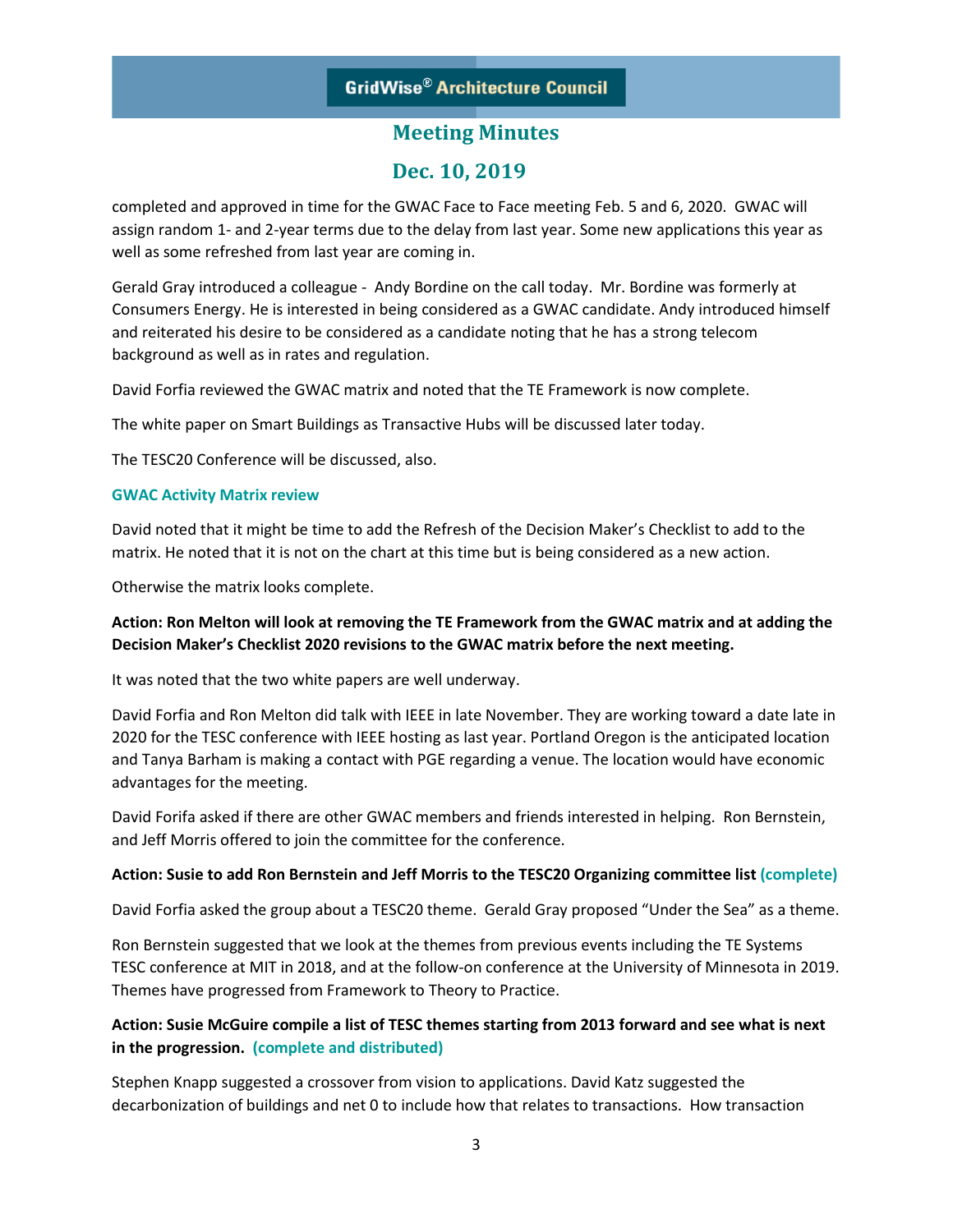### **Dec. 10, 2019**

allows us to implement and manage flexibility throughout the grid not just in distribution and at the edge (Ambrosio).

Stuart McCafferty also proposed additional topics related to vehicle to grid – such as cars that can be both users and chargers for example? He asked if the GWAC is moving forward in this direction? David Forfia suggested GWAC include changes in disrupter technologies with grid architecture of the future. He noted that Lorenzo has talked about disrupters in the past and might have some input.

Larissa Dobriansky said that she sees increasing interest on the regulatory side in platforms and platform development in relation to evolving grid architecture.

David thought we should be close to having the theme and dates by the next meeting. The TESC conference application submission has been submitted to IEEE and is in progress. He and Ron Melton will start organizing the calls and hope to have one before the end of December.

**Action: Susie/David schedule the organizing committee and get a meeting in before the end of the year. (complete)**

**Action: David suggested getting a list of suggested themes out to the group before the January meeting of the organizing committee. (Ron, David, Susie) Suggestions will be included in the meeting minutes and distributed prior to the meeting.**

Stephen Knapp thought we are in a good spot with what we have so far.

David Forfia agreed to be the "evil program manager" who will start pushing everyone now.

#### **White Papers**

Smart Buildings as TE hubs

Ron Bernstein has asked his team to get their input in by this Friday and noted that the group is three quarters of the way through the content now. Then they will start the editing process.

The next call is December 20. The target size is 12 pages. They hope to have the major content done at that time.

David Forfia thanked Ron Bernstein for taking on the task of championing the white paper.

*Update: The title of the AHR presentation of this paper will be* **"Smart Buildings as a Smart Grid Transactive Energy Hub: Enabling New Approaches for Greater Energy Efficiency. Presented by US DOE's GridWise Architecture Council"**

#### **Economic Resilience White paper**

Rahul Bahadur told the group that the GWAC white paper has been accepted by ISGT. Currently PNNL is doing some formatting edits for publication. They are presenting it as a panel session at the meeting in DC in Feb. 2020. That is their next step.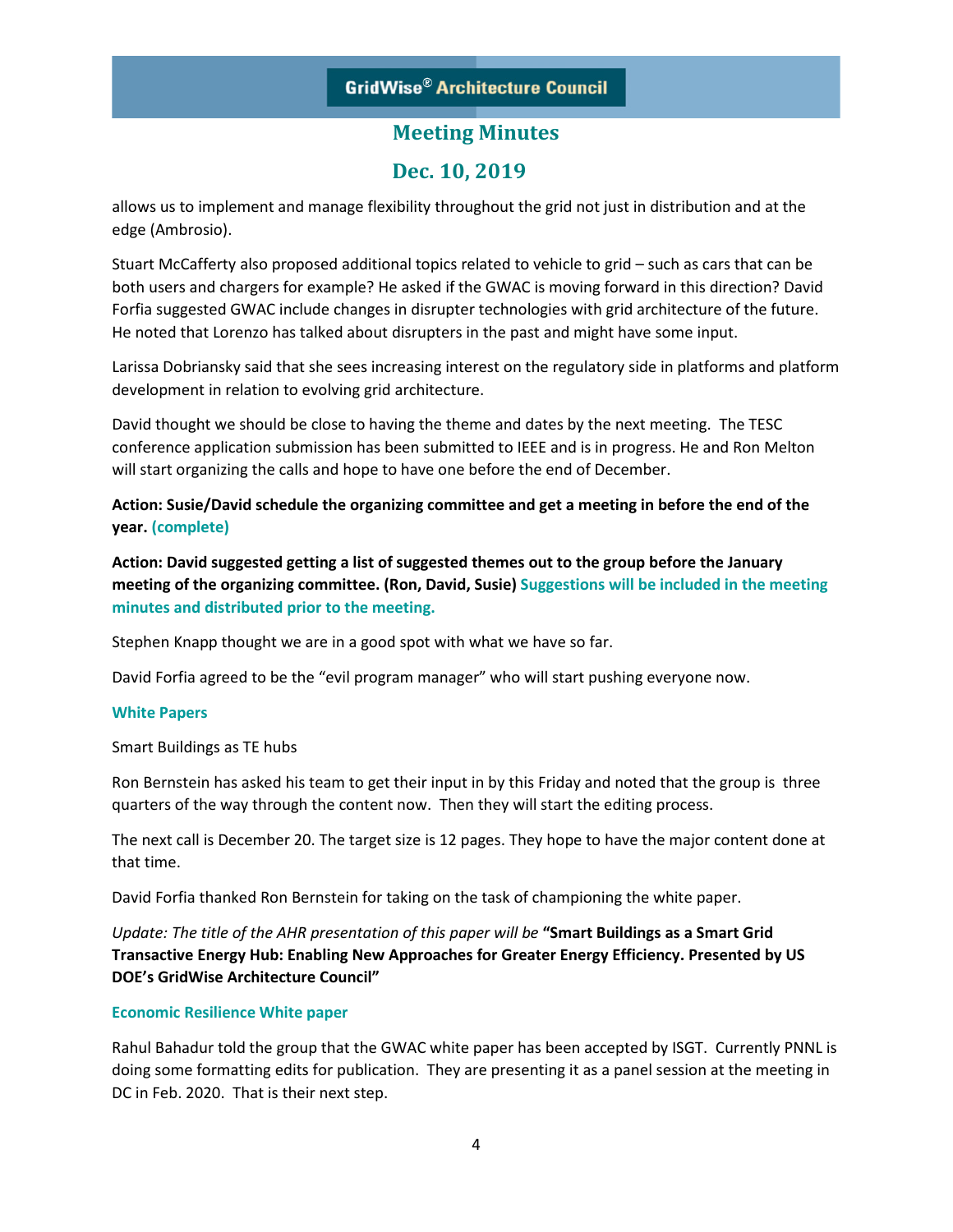### **Dec. 10, 2019**

#### **Interoperability Decision Makers Checklist**

David Forfia noted that the current document is loaded on the GridArch Sharepoint under 2019 meetings.

At the NARUC workshop in Austin feedback to GWAC about the document said that the paper was excellent but somewhat out of date since it was last published in 2011. Chris Villarreal had hosted a workshop and received the feedback. David Forfia referred to the memo that Chris sent him from that workshop and commented that the material will help the refresh team with the edits that are needed. David noted that Chris needs to be added to the refresh working group.

David would like to have the update done in the first quarter of 2020.

**Action: Susie to schedule the first meeting of the Checklist Refresh group and add Chris Villarreal to the list. (complete)**

#### **GWAC F2F**

David Forfia reviewed a draft of the proposed agenda for the GWAC F2F meeting in Orlando, during the AHR Expo.

Ken Wacks noted that there is a SEPA technical advisory meeting is scheduled over the top of the GWAC Face to Face meeting on Day 2. Ken said he had sent a letter to SEPA right away to inform them of this conflict for GWAC members. He copied Ron Melton, Mark Knight and Chris Irwin. He received a reply from SEPA to apologize for the overlap and it went on to say that SEPA hopes to have GWAC members join future calls and meetings.

David Forfia said he didn't know how many people would need to forgo the GWAC meeting to attend this SEPA advisory meeting. Ken noted that the meeting starts at 6:30pm on Day 1 of the GWAC meeting (Feb. 5).

Ron Bernstein reminded the group of the AHR educational seminar which is based on the GWAC Smart Buildings white paper. It will be held on Tuesday, Feb. 4 from 4:30pm to 6:00pm in room W311C.

Dates for the GWAC F2F will be on Feb. 5 and 6.

GWAC members and friends are asked to consider if they are planning to attend, and please let Ron Melton and Susie McGuire know. Ken Wacks noted that he plans to attend. Others please send an email.

Ron Bernstein noted the Embassy Suites and the nearby Hampton are offering government rates and there are shuttle buses from major nearby hotels to the OCCC for Feb. 4 and 5. However, Feb. 6 is not an official AHR date.

The ASHRAE meeting starts the weekend before, it is co-located with the AHR Expo but they are separate meetings.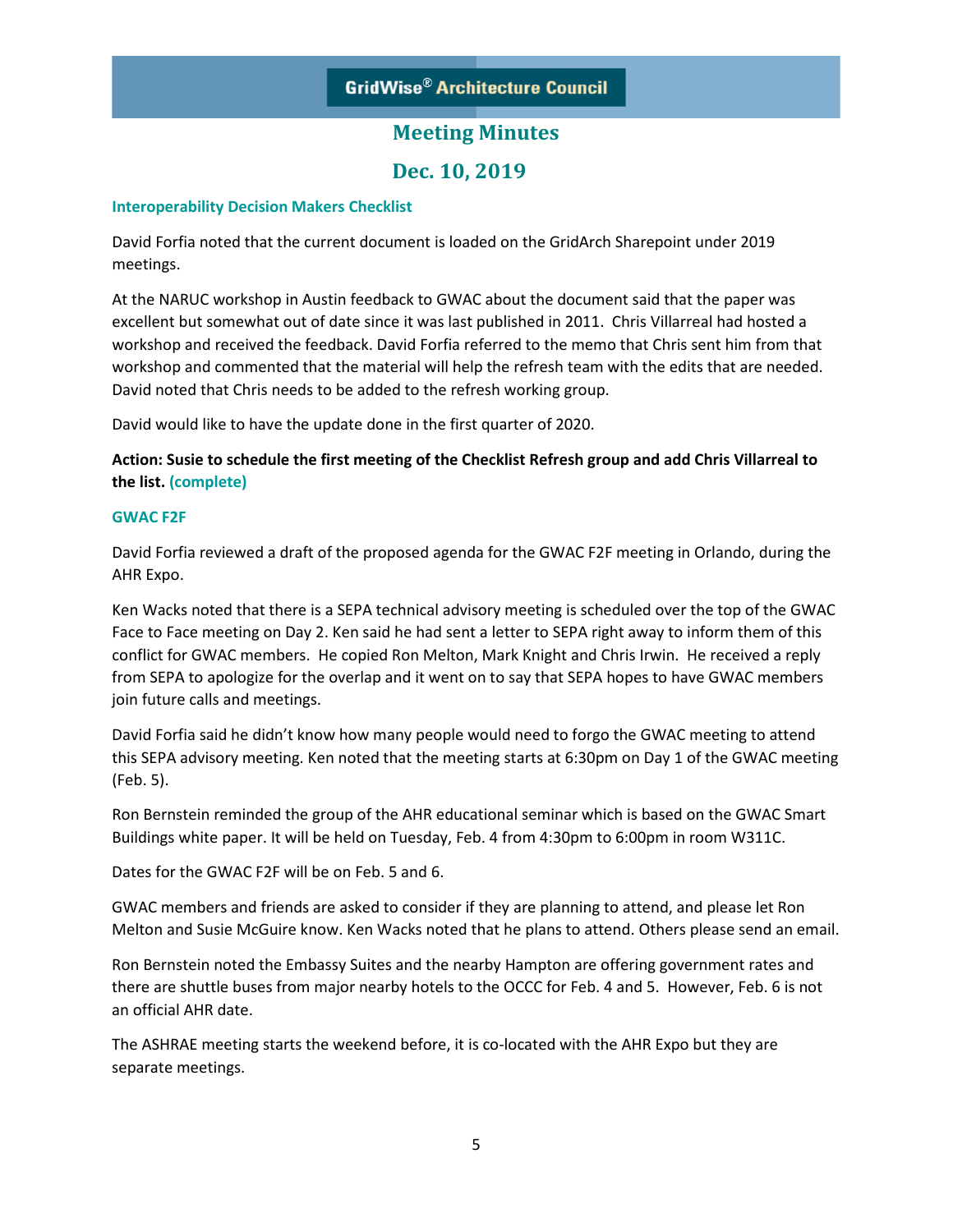### **Dec. 10, 2019**

Ron Bernstein highly recommends that everyone take some time to walk through the control automation section, saying he it is primarily is about the interface of buildings to the grid. Ron offered to set up a walking tour (he has attended for the last 20 years). He could do some introductions for GWAC attendees. Please let him know if you are interested.

David Katz said that he plans to attend.

Rob Bernstein recommended everyone to take advantage of free seminars and training sessions on IOT, web services, data analytics, and more. Attendance is expected to be around 40 to 50K. He advised everyone to use the AHR website to help plan your schedule in advance.

Ken Wacks said some of the booths are enormous – you will see commercial HVAC systems for buildings at the show.

Kay Aiken said look at the construction expo in Las Vegas – where they bring in bulldozers.

Ron Bernstein noted that Wi-Fi is not great at the show. Cell phone hot spots might be needed at the show for people to check email. He also noted that GWAC will not provide extension cords and power strips to attendees. Please bring your own. AV at the meeting is quite expensive.

Farrokh joined the call. He noted that he will not be able to attend in person in Orlando, but he will join remotely.

### **ACTION: Susie McGuire to look for restaurants near the OCCC for Tuesday night for a no-host dinner.**

Kay Aiken told the group that her partner and business partner Dr. Carol Johnson, died a week ago Friday of complications from a cancer. Kay noted that Dr. Johnson attended the TESC19 meeting this past summer at the Univ. of Minnesota. It was unexpected. Her work was in Transactive Energy Controls. Introspective Systems plans to continue moving forward. The memorial is this Saturday at the Introspective Systems office. In the scientific community there has been an outpouring of love which has been phenomenal. A seismic journal will do an article on her career. Kay will cover scheduled presentations of hers on seismic work. Kay thanked everyone for their well wishes.

#### **Liaison Reports**

NIST – David Wollman not able to attend today.

ISO/IEC – Ken Wacks– his group is about to start a ballot to apply AI to energy management.

South Korea offered a proposal to apply the concept of interacting Energy Management Agents (EMAs) to an apartment complex. Each apartment, each building, and the management office in the complex would have EMAs that interact to allocate energy efficiently and economically.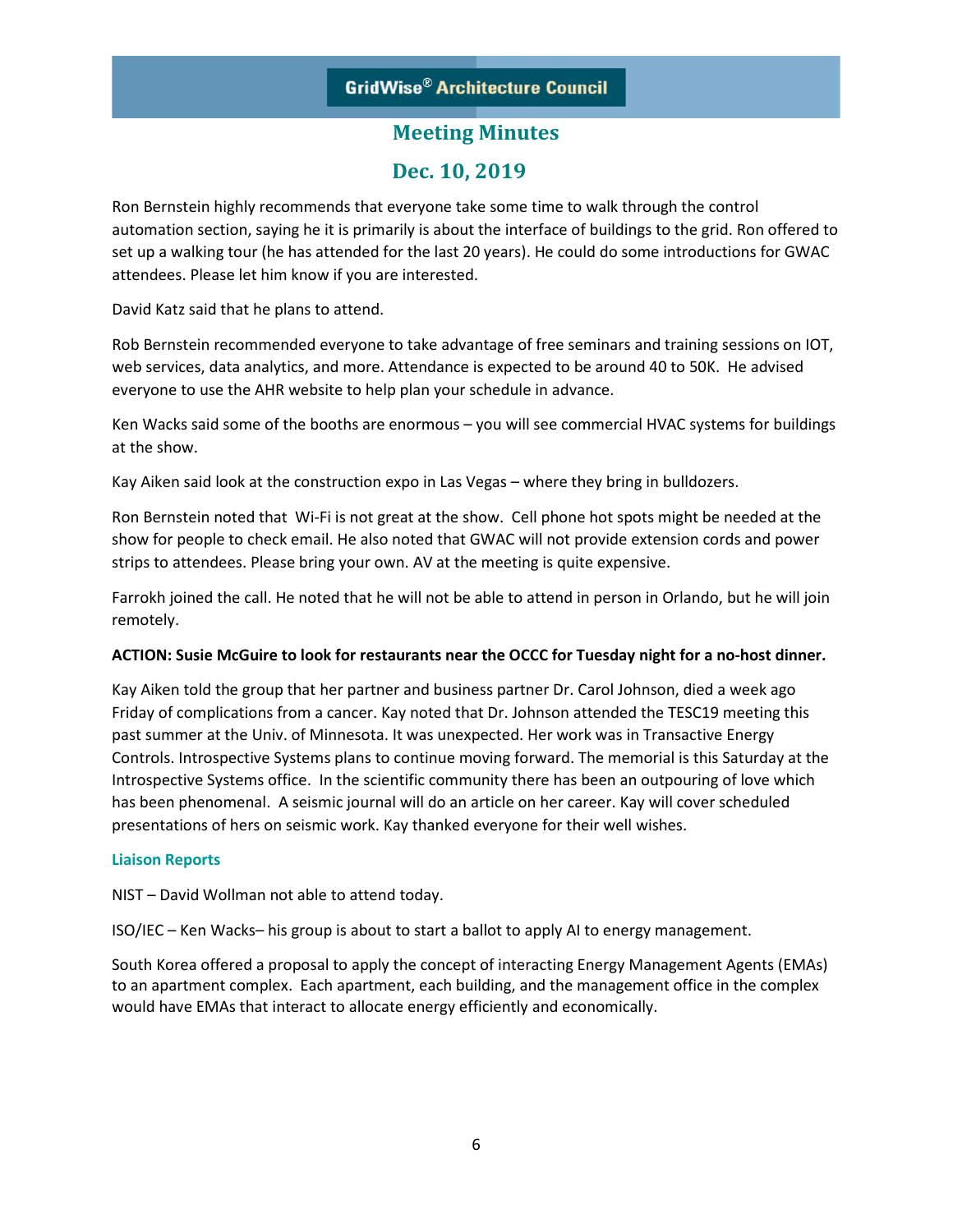### **Dec. 10, 2019**

This would be local agent that considers the price of energy including real time prices from the public energy supplier and couples it with locally generated power in real time or from storage, whether stationary or mobile batteries. It allocates according to the appliance needs, preferences and budgets of the occupants. AI is involved in the processes. These are the first standards are being developed in this area.

Ken also mentioned that the GWAC TE Framework is being submitted to ISO and IEC as the third in a series of international technical publications by GWAC.

SEPA - David noted that since he is no longer with an ISO so he can't be involved with a technical committee advisory board. His current company is not a SEPA member. He confirmed to Ken Wacks that he is still working in the energy space.

James Mater asked about the SEPA technical committee with Aaron Smallwood and offered to be the GWAC liaison.

David Forfia appreciated James offer of support but noted that several GWAC participants are chairs of SEPA technical working groups. David was chair of the technical advisory council and so he thought that the liaison should have a broader involvement in SEPA if possible. James said that he might be able to recruit someone in that aspect. OR perhaps Aaron Smallwood would be willing to call in to fill that role. David will ask Aaron about this.

### **Action: David Forfia to ask Aaron Smallwood about becoming the GWAC SEPA liaison.**

EPRI – Gerald Gray noted that the EPRI advisory meeting is the week after the GWAC F2F. He will have an announcement soon regarding IP related to the utility common info model and relative to the UCA IUG – he may have that announcement at one of the next meetings. Margaret Goodrich now president of the UCAIUG.

ASHRAE - Ron Bernstein noted that the ASHRAE guide specifications for building interactions and the cyber security aspects of it . He spoke with the ASHRAE general council about ASHRAE polices in education around cyber security. There seems to be some new ideas regarding control systems and large equipment cyber security issues.

IEEE-PES -Farrokh Rahimi for Doug Houseman noted they have a couple of Transactive Energy panel sessions scheduled at the IEEE ISGT in Washington DC Feb 17 – 20, 2020. Also, a couple panel sessions at the IEEE General Meeting in August in Montreal on TE Eco Systems, Smart buildings, loads and custom systems. David Forfia gave Farrokh some background on what has been done for TESC2020. Farrokh is listed as a member of the organizing committee for TESC20. The first meeting will be this month.

David Forfia invited anyone else interested in being part of the TESC20 organizing to committee to let Ron Melton, Susie McGuire and David Forfia know. The conference application for IEEE is being prepared. The conference is currently about one year away.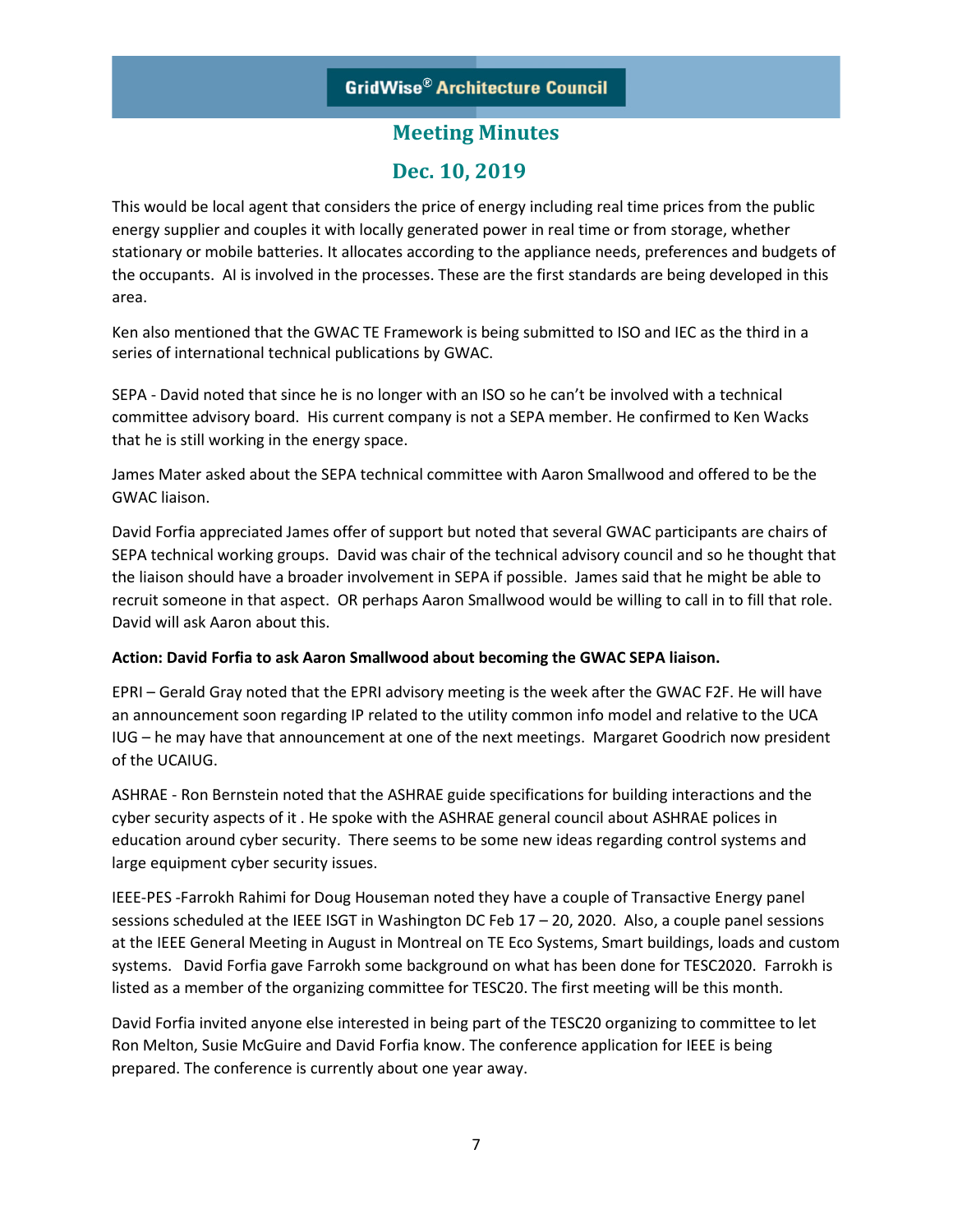### **Dec. 10, 2019**

Farrokh noted that SEPA is currently working on some new standards related to Transactive Energy and block chain.

EBC - Ward Camp is not on the call today. David Forfia will cover – Tony Giroti has asked David to be part of the advisory board for EBC as a not for profit. He did some work on their utility and ISO use cases. The Block Chain Consortium will be a 503, hopefully, by the end of first quarter 2020.

Chris Villarreal is not on the call.

James Mater – Open ADR – they are getting global traction since they sell and support certification test tools. They have seen an increase in the number of companies that are developing an open ADR interface. Calf. Title 24 requires buildings in many instances to support an open ADR interface with utilities. As of Jan. 1, 2020. It is written into law. Title 24 is California's building codes; it consists of two big volumes. They go in three-year cycles. The first one requires all new residential buildings to have solar and communicating inverters. That is 80,000 to 100,000 new homes per year.

James Mater asked if we should add another liaison contact on the work on interoperability – specifically the DOE GMLC work on an IEEE 2030.5 eco-system steering committee headed by Steve Widergren and David Narang. It is moving to the next phase of getting an IEEE agreement with SunSpec Alliance on IEEE 2030.5 testing and certification. It would take on the ownership of that standard. It's an interesting case study on how an eco-system develops and evolves.

### **Action: Ron and David to discuss adding a Liaison report on Interoperability as noted by James Mater.**

David asked if there are any other missing liaison reports; none were put forth.

Chris Irwin, DOE told the group that he had been listening in today – he wanted the group to know that he got a last-minute solicitation from IEEE from someone looking to do a smart grid panel at the IOT IEEE World Congress in Florida – he is interested in that. He noted that it relates to a \$7M university grant they got recently on how to deal with Internet of Things at the Grid Edge. They have gotten proposals from that solicitation and will down select for awards in the Jan/Feb timeframe. This will add to the IEEE Liaison and to the block chain liaison relationship. He has four SBIR awards to blockchain companies exploring a couple of different use cases grounded in the energy sector needs and also a GMLC project centered around block chain technology that will be kicking off. Chris said his program also has GMLC investments – they announced some \$90M in new GMLC investments a month ago. He will be leading this or at least participating in leadership Interoperability, Block Chain and one on Co-Simulation Frameworks.

### **Action: Ron and David to consider how to address Chris's request. The meeting appears to be the IEEE RFID 2020 in Orlando Fl April 28 – 30. http://2020.ieee-rfid.org/**

Reminder all – let Ron and Susie know if you plan to attend the GWAC F2F at AHR…there is a concern with SEPA Technical Advisory Council overlap (in the minutes earlier) those who joined late.

SEPA TAG will be in Washington DC. AHR Expo and GWAC F2F will be in Orlando.